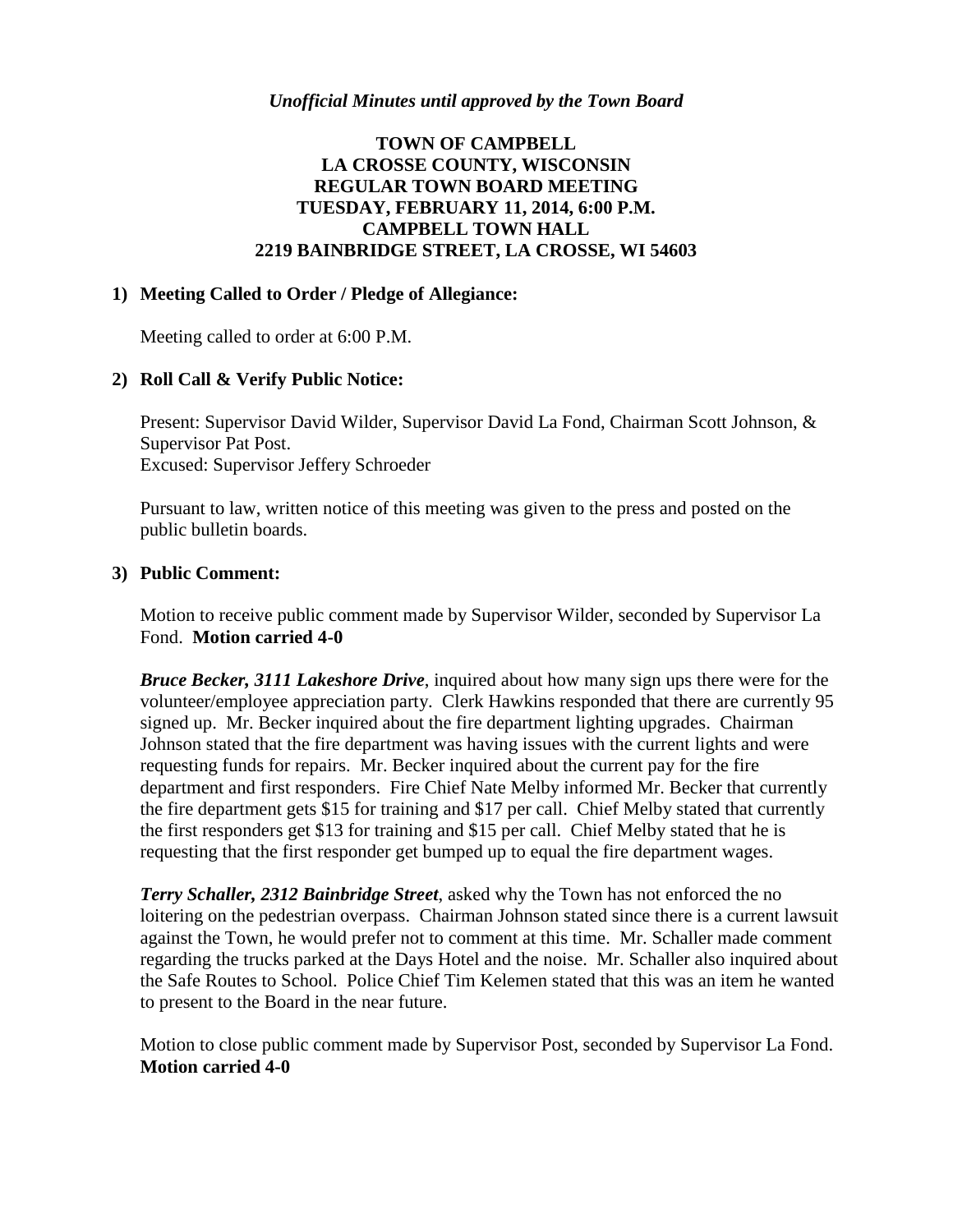- **4) Consent Agenda: (All items listed are considered routine and will be enacted with one motion. There will be no separate discussion of these items unless a Board member so requests, in which case the item will be removed from the Consent Agenda and be considered on the Regular Agenda).**
	- **A) Approval of Minutes:** Regular Town Board Meeting 01/14/2014

### **B) Plan Commission Meeting Recommendations: (no meetings)**

### **C) Payment of Bill:**

Motion to approve the Consent Agenda made by Supervisor Post, seconded by Supervisor Wilder. **Motion carried 4-0**

## **5) Old Business:**

**A)** Funding approval for the volunteer/employee appreciation party February 22, 2014 at Days Inn.

Clerk Hawkins stated that currently there are 95 persons signed up for the event. Clerk Hawkins stated that the meal cost was \$13.95 per plate for a total of \$1325.25. Clerk Hawkins stated that this price does not include drinks, gratuity, or cake. Chairman Johnson asked if a budget of around \$2000 would cover the total cost. Clerk Hawkins stated that the total would be around the \$2000 mark.

Motion to move approve expenditures up to \$2000 for the volunteer/employee appreciation party February 22, 2014 at the Days Inn made by Supervisor Wilder, seconded by Supervisor La Fond. **Motion carried 4-0**

## **6) New Business:**

**A)** Approval of refunds due for overpayment of taxes.

Motion to approve \$4774.98 for refunds due from overpayment of taxes made by Supervisor Post, seconded by Supervisor Wilder. **Motion carried 4-0**

**B)** Approval of a Temporary Class "B" Retailer's License for the French Island Lions Club for February 22, 2014 at the Community Center.

Motion to approve a Temporary Class "B" Retailer's License for the French Island Lions Club for February 22, 2014 made by Supervisor Post, seconded by Supervisor Wilder. **Motion carried 4-0**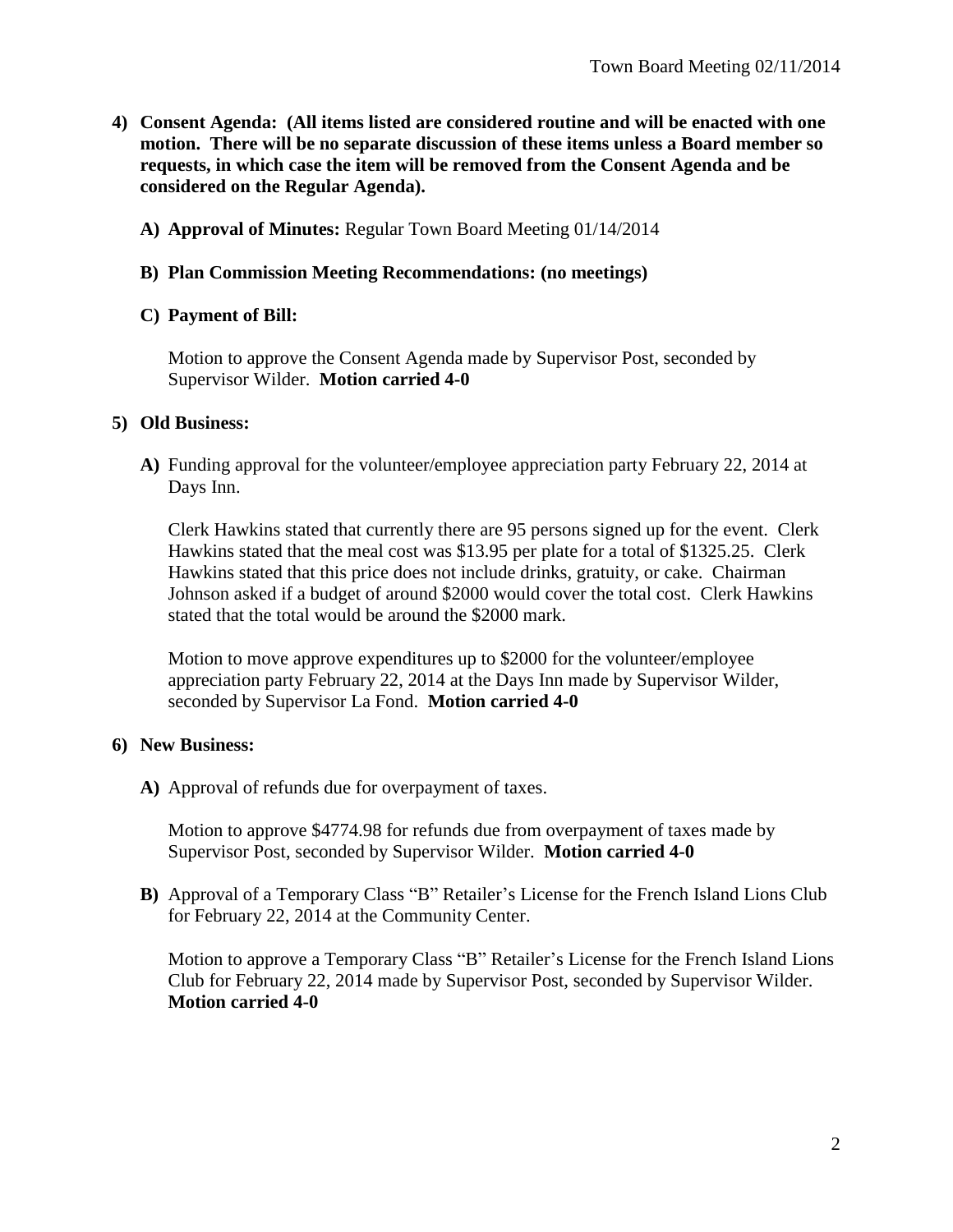**C)** Discussion and possible action on funding for Fire Department lighting upgrades.

Fire Chief Nate Melby discussed lighting in the fire station. Chief Melby stated that some of the older ballasts in the bay are outdated and may be more cost efficient to upgrade the system.

Motion to approve expenditures of up to \$4000 for upgrades to the Fire Stations lights and to set up their own contract made by Supervisor Post, seconded by Supervisor La Fond. **Motion carried 4-0**

**D)** Discussion and possible action regarding per call and meeting compensation for the Fire Department and First Responders.

Fire Chief Nate Melby stated that since the consolidation of the Fire Department and First Responders, he is trying to reconcile the payroll system. Chief Melby believes that they can absorb the added payroll in this year's budget as long as there is not a record year of calls. Chief Melby stated that the Fire Department would remain the same, that the First Responders would get the pay increase to be equal with the Fire Departments.

Motion to approve the First Responders meeting and on call to the \$15 and \$17 to coincide with the Fire Departments wages made by Supervisor Wilder, seconded by Supervisor Post. **Motion carried 4-0**

**E)** Discussion and possible action on borrowing money from the State for street repairs.

Supervisor La Fond stated that he has put some numbers together from estimates from Mathy and compared them to other scenarios and came up with a total of around \$600,000. Supervisor La Fond states that this total does not include any drainage work. Chairman Johnson suggested scheduling another meeting next week on February 19, 2014 at 5:00PM to determine how much the Town would like to borrow and which roads would be included for repair.

No action taken. Special Meeting scheduled for Wednesday, February 19, 2014 at 5:00PM.

**F)** Discussion and possible action on grant funding for future work on the County BW Bridge.

Supervisor La Fond asked the Board to make a decision regarding the type and style for the County BW Bridge with part of the I-90 project. Chairman Johnson suggested that at the very least, the Town coordinates with the rest of the area to make sure everyone is the same.

No action taken